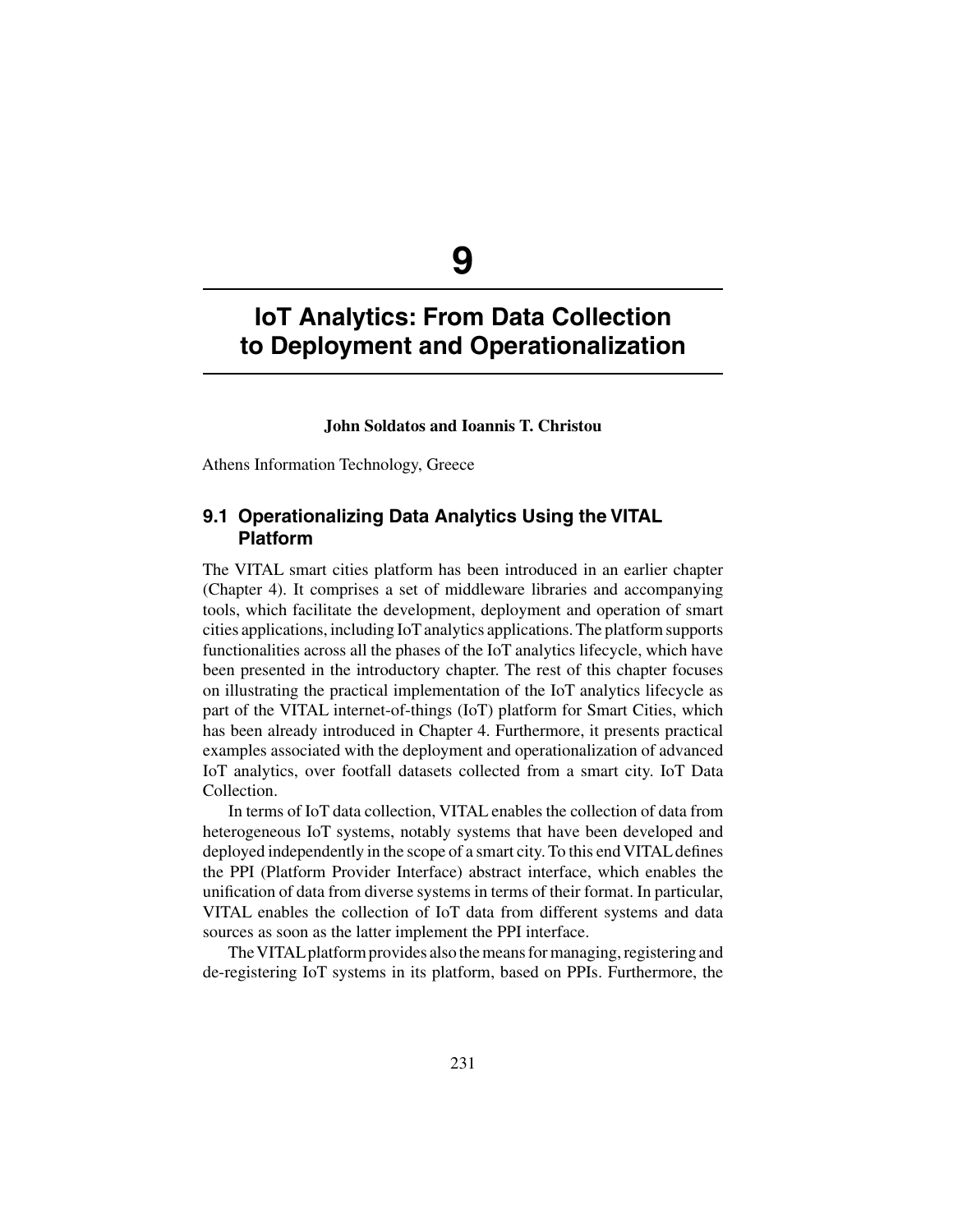PPIs enable the data collection and retrieval based on a JSON-LD format, which facilitates the semantic unification of data streams from different systems and data sources. This boosts the application of IoT analytics over diverse IoT systems, through alleviating the semantic heterogeneity of the various streams. Hence, the VITAL platform addresses the variety of IoT data streams both in terms of their formats and in terms of their semantics.

#### **9.1.1 IoT Data Analysis**

VITAL supports the storage and processing of the semantically unified data within a datastore, thus facilitating IoT data analytics over data stemming from multiple data sources and systems. The VITAL datastore is supported by a NoSQL database. The VITAL platform offers a wide range of data processing functions over this datastore, including:

- Dynamic data discovery based on criteria such as sensor type and location.
- Filtering on specific data attributes and on the basis of appropriate thresholds for each attribute.
- Complex Event Processing towards producing events based on information contained in multiple IoT streams.

Moreover, VITAL supports the data analysis phase through its integration with libraries of the R project. The latter libraries enable the execution of machine learning schemes, such as regression, classification and clustering.

#### **9.1.2 IoT Data Deployment and Reuse**

The VITAL platform enables the deployment of data processing algorithms over semantically unified streams, which are stored in the DMS (Data Management Service) of the system. It also enables the management of registrations to the various IoT data sources (including IoT platforms and systems), which provide the data to the DMS. In this way, VITAL supports the deployment of IoT data and its integration within IoT analytics applications in-line with the third phase of the already presented IoT analytics lifecycle. The integration of IoT data within applications is supported in a way that enables the repurposing and reuse of IoT data across multiple applications. This is made possible on the basis of the semantic annotation of the IoT data streams according to the VITAL JSON-LD contexts.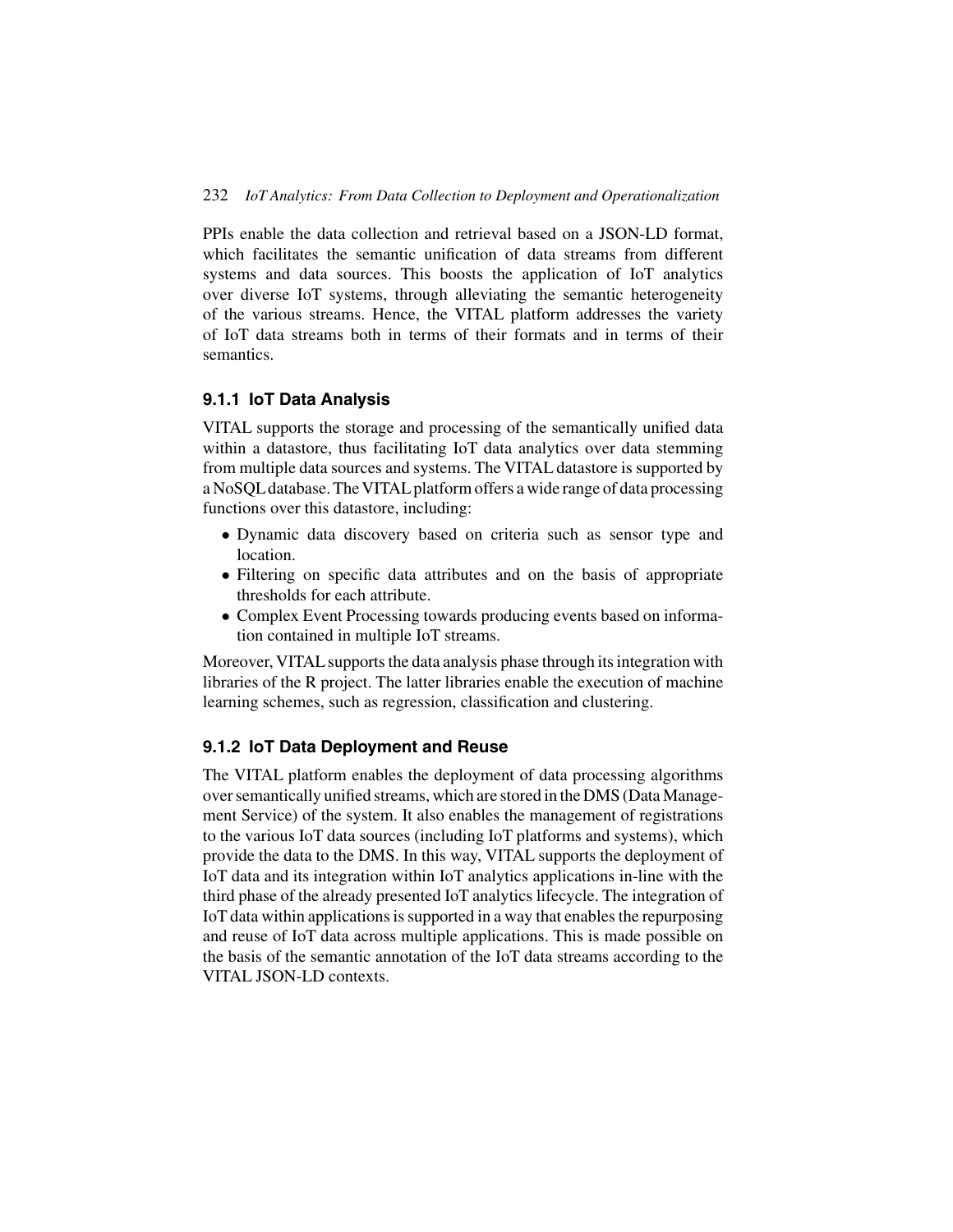## **9.2 Knowledge Extraction and IoT Analytics Operationalization**

Based on the functionalities outlined above, VITAL can be used for knowledge extraction, as well as for the deployment and operationalization of IoT analytics. Prior to deploying an IoT analytics application, the discovery and testing of IoT data mining algorithms that are likely to extract the desired knowledge in a credible way is required. In this respect, IoT data mining (which is part of the second phase of the IoT Analytics lifecycle) is very similar to conventional data mining applications i.e. applications leveraging transactional data instead of IoT streams. Hence, mainstream models for data mining and analytics such as the Cross Industry Standard Process for Data Mining (CRISP-DM) Model for Knowledge Discovery [1] can be applied. CRISP-DM entails the following activities and phases:

- **Business Understanding**: This activity is the starting point of the process and refers to the need of understanding the business problem at hand. A sound understanding of the nature of the problem is a key prerequisite to identifying proper machine learning models.
- **Data Understanding**: This activity follows business understanding and aims at understanding the data. By inspecting and understanding the data experienced data scientists can gain valuable insights on the applicability of certain data mining schemes. Data understanding leads to identification of data patterns in the datasets, which can serve as basis for identifying candidate machine learning schemes.
- **Data Preparation**: This is tedious, yet indispensable task in the process, given that the collected datasets need to be transformed in a format appropriate for identifying appropriate data mining and machine learning models. In conventional data mining applications, the data preparation step involves multiple ETL (Extract Transform Load) processes. In the case of IoT analytics, data engineers will have to deal with a multitude of data sources and formats depending on IoT data streams involved. The data preparation process is in several cases tedious, as a result of the need to deal with heterogeneous data sources, formats and semantics. As already outlined, semantic interoperability solutions (such as VITAL) facilitate the data preparation process.
- **Modelling**: This activity leverages data sets collected from the IoT system in order to identify a proper machine learning scheme for the problem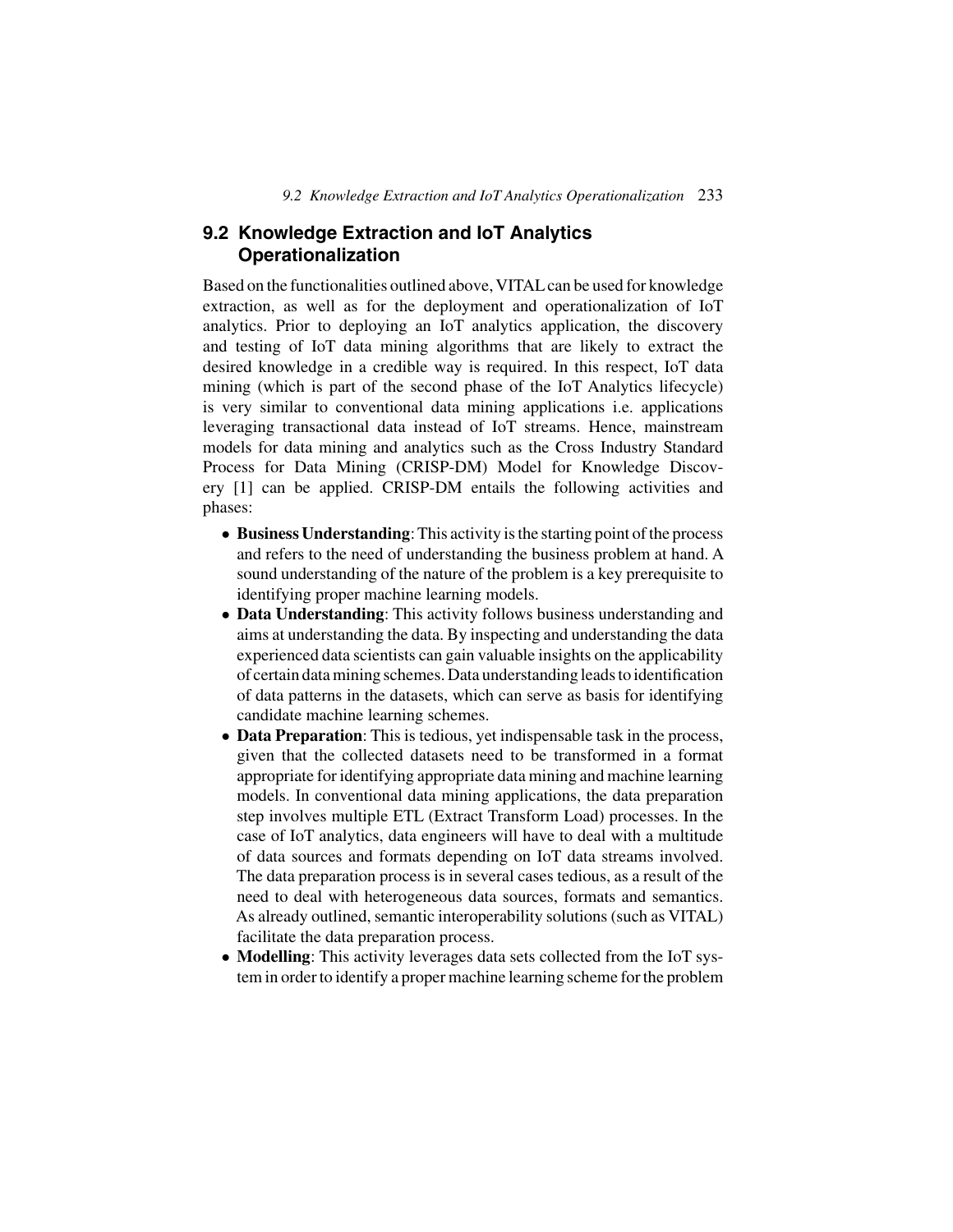#### 234 *IoT Analytics: From Data Collection to Deployment and Operationalization*

at hand. This task is facilitate by data mining tools (such as RapidMiner<sup>1</sup> and Weka<sup>2</sup>), which can be used to produce a machine learning model (e.g., a classifier or an association) given a training dataset. The modelling phase interacts very closely with the data preparation phase in order to ensure that the available training datasets are appropriate for fitting the target/identified models.

- **Evaluation**: As part of this phase, the produced model is evaluated in terms of its efficiency as the latter is reflected in the speed of training, the speed of model execution, its noise tolerance, as well as its expressiveness and explanatory ability. The evaluation is based on metrics such as classification accuracy, errors in numeric prediction, lift and conviction measures and more. A validation datasets (which is different from the training dataset) is used in the scope of the evaluation process. In case of acceptable performance and accuracy, the data scientists and practitioners can move the model to deployment. However, in case of poor performance, the whole cycle (i.e. from business problem understanding to model evaluation) has to be repeated in order to identify a model that gives satisfactory results for the problem at hand.
- **Deployment**: Successful models (i.e. schemes providing acceptable performance for the business problem at hand) are deployed and operationalized. The VITAL platform and more specifically its development environment offers integration with the R project, as a means of easily programming and deploying IoT analytics schemes. Hence, identified data mining models and schemes (e.g., Bayesian classifiers, K-means clustering algorithms, logical regression schemes) can be flexibly programmed and integrated within an application workflow and accordingly deployed based on the VITAL middleware platform.

In following paragraphs we provide a concrete example of the knowledge extraction process based on IoT data streams.

## **9.3 A Practical Example based on Footfall Data**

As a case-study of performing some useful analysis on sensor data using advanced data mining techniques, we analyze the Camden footfall dataset. The Camden dataset comprises a multi-dimensional time-series in a

<sup>1</sup> https://rapidminer.com/

<sup>2</sup> http://www.cs.waikato.ac.nz/ml/weka/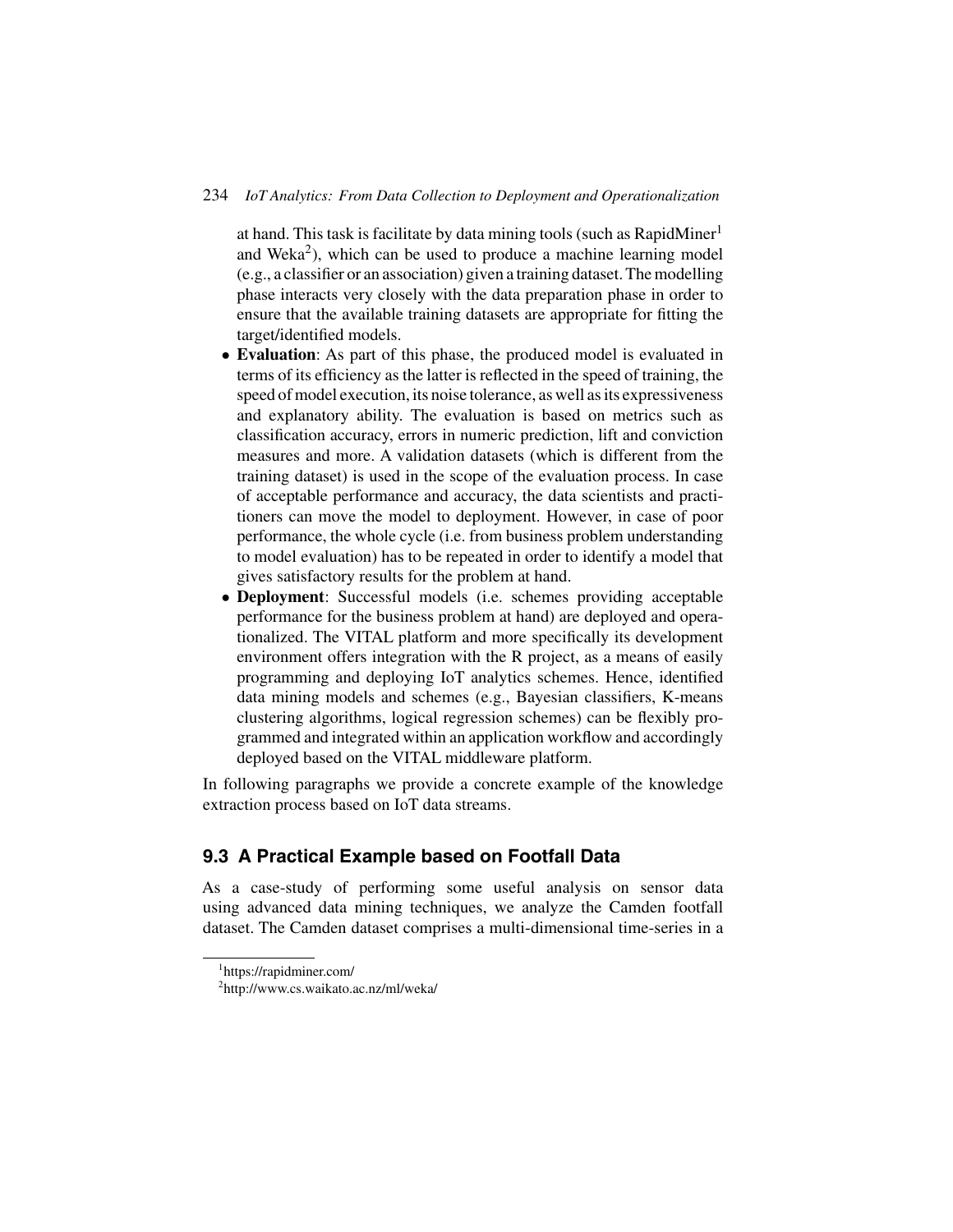time-frame of 1 hour, for two months, of counts of people passing in front of 5 different cameras in Camden, London. The first two weeks of this data-set is depicted in Figure 9.1 where its periodic nature is revealed; in the figure, each time-series label InPlusOutX refers to the total number of people detected during the particular time-frame by camera X (in location X); the interested reader can find more information in http://www.springboard.info/service/service-display/visitor-counting.

By visually inspecting the time-series it is clear that the 4-th location (corresponding to the camera no. 4) is usually the busiest. It is also clear that there are dependencies between all locations (that can be confirmed by computing the R values for any pair of time-series components.) Logistic regression (as implemented in the Weka suite of tools [2]) does not provide much more insight into the nature of the relations between the time-series components. In order to obtain some more insight into the relations between the given time-series components, we have performed Quantitative Association Rule Mining (QARM), introduced in [3], using QARMA, a highly parallel/distributed algorithm for mining all non-dominated "interesting" quantitative association rules in multi-dimensional dataset [4]. Quantitative association rules are association rules defined over quantitative attributes which they qualify over certain intervals. We define a rule to be "interesting" when its support and confidence exceed 8% and 85% correspondingly. The notion of non-dominance in quantitative association rules is formally defined in [4], but intuitively, a rule *r* dominates a second rule *s*if whenever*s* fires (i.e. all its antecedents are satisfied), *r* also fires, the consequent part of *r* covers the consequent of *s*, and *r* has equal or higher support and confidence than *s*.

Running QARMA on the Camden dataset produces a total of more than 25.000 non-dominated rules, which entirely cover the dataset: every data point



**Figure 9.1** Camden footfall dataset.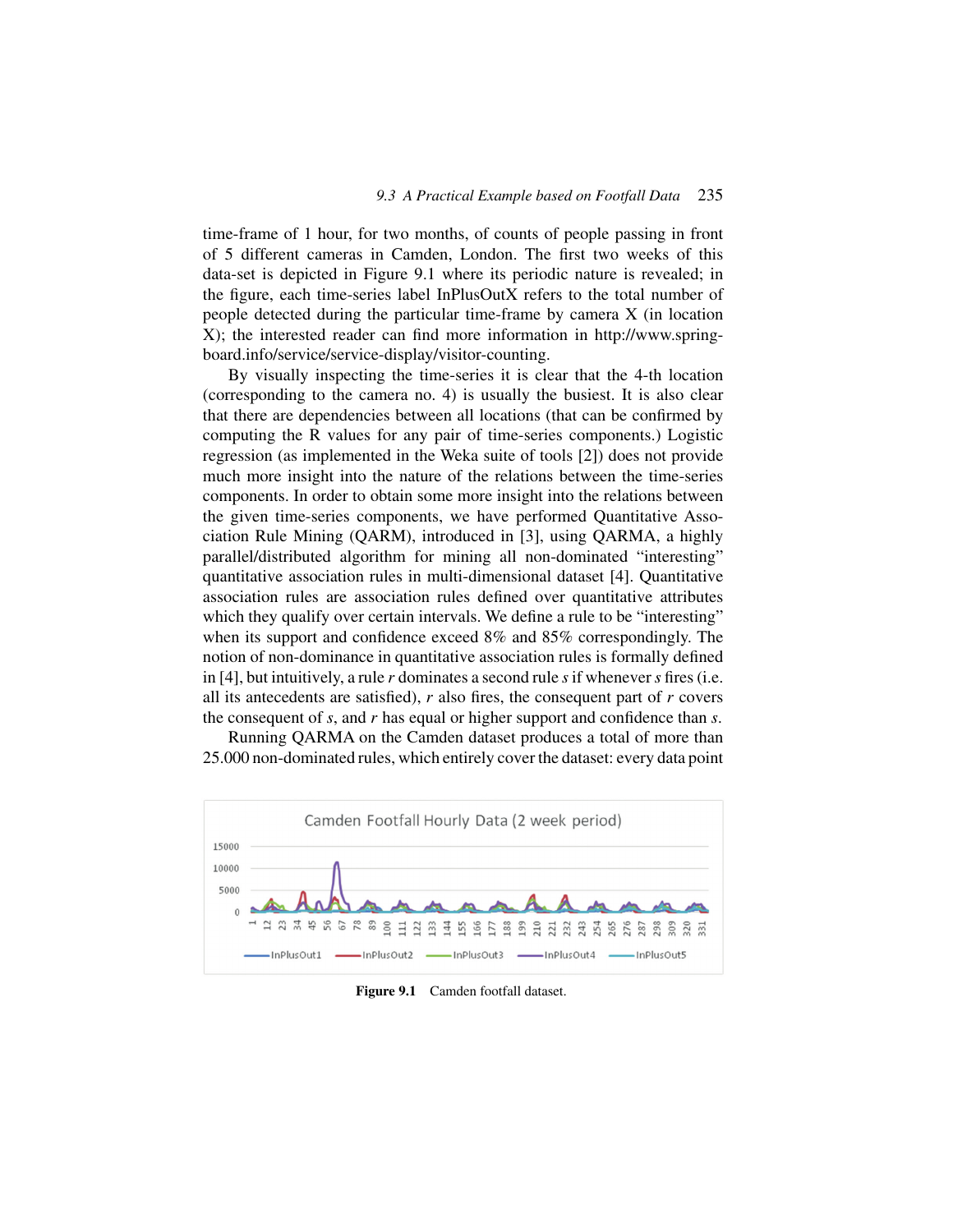in the dataset is covered by the application of at least one produced rule. The produced rules have a conviction [4] measure in the range [100.0%, 837.9%] which on average is 437.3%, while the lift of the rules [5] is in the range [1.0, 10.8], and averages at 2.87; both these measures indicate that the produced rules are far from being statistical flukes. Among the most interesting rules found, we list the following:

- Rule1: Time-of-day in [16:00, 19:00]  $\rightarrow$  InPlusOut1  $\geq$  449 with support =  $14.2\%$ , confidence =  $85.2\%$ , conviction =  $472.7\%$ , lift =  $2.82$
- Rule2: InPlusOut3 > 1874.0  $\land$  InPlusOut4 > 423.0  $\land$  InPlusOut5 >  $262.0 \rightarrow InPlusOut2 \ge 2051.0$  with support =  $8.6\%$ , confidence =  $85.1\%$ , conviction =  $579.9\%$ , lift =  $6.17$
- Rule3: InPlusOut1  $\geq$  265.0 ∧ InPlusOut5 in [327.0, 1791.0] ∧ Max $\{InPlusOut\{1...5\}\}\$ in [2309.0, 6554.0]  $\rightarrow InPlusOut2 \geq 2334.0$ with support =  $8.9\%$ , confidence =  $85.06\%$ , conviction =  $603.7\%$ ,  $lift = 8.65$
- Rule4: InPlusOut2  $\geq$  2298.0  $\rightarrow$  InPlusOut1  $\geq$  365.0 with support = 8.811475409836065%, confidence = 85.4%, conviction = 415.85%,  $lift = 2.16$

The first rule for example, shows that the camera in location 1 (InPlusOut1) whose average footfall is just under 336, in the 3-hour afternoon period between 16:00–19:00 increases above 449 regardless of the traffic in the other cameras or day of month.

The 2nd rule states that when locations 3, 4, and 5 are above certain footfall thresholds, then it is the second location that becomes the most crowded. This particular rule has among the highest conviction and lift rates, making it a very statistically significant and interesting rule.

The 3rd rule states that when footfall in location 1 is above a certain threshold, location 5 is within certain limits and the maximum of all locations is within certain limits as well, then location 2 exceeds its average value by more than 3 times (the average footfall measured by camera in location 2 is around 706).

Finally, the 4th rule provides an association between the footfall in location 2 and location 1, showing that when the footfall in location 2 is above a threshold that is (very significantly) above its average value, then the footfall in location 1 also increases above its average value. However, this last rule has a lift value of 2.16 and is thus not as strong as the previous three rules.